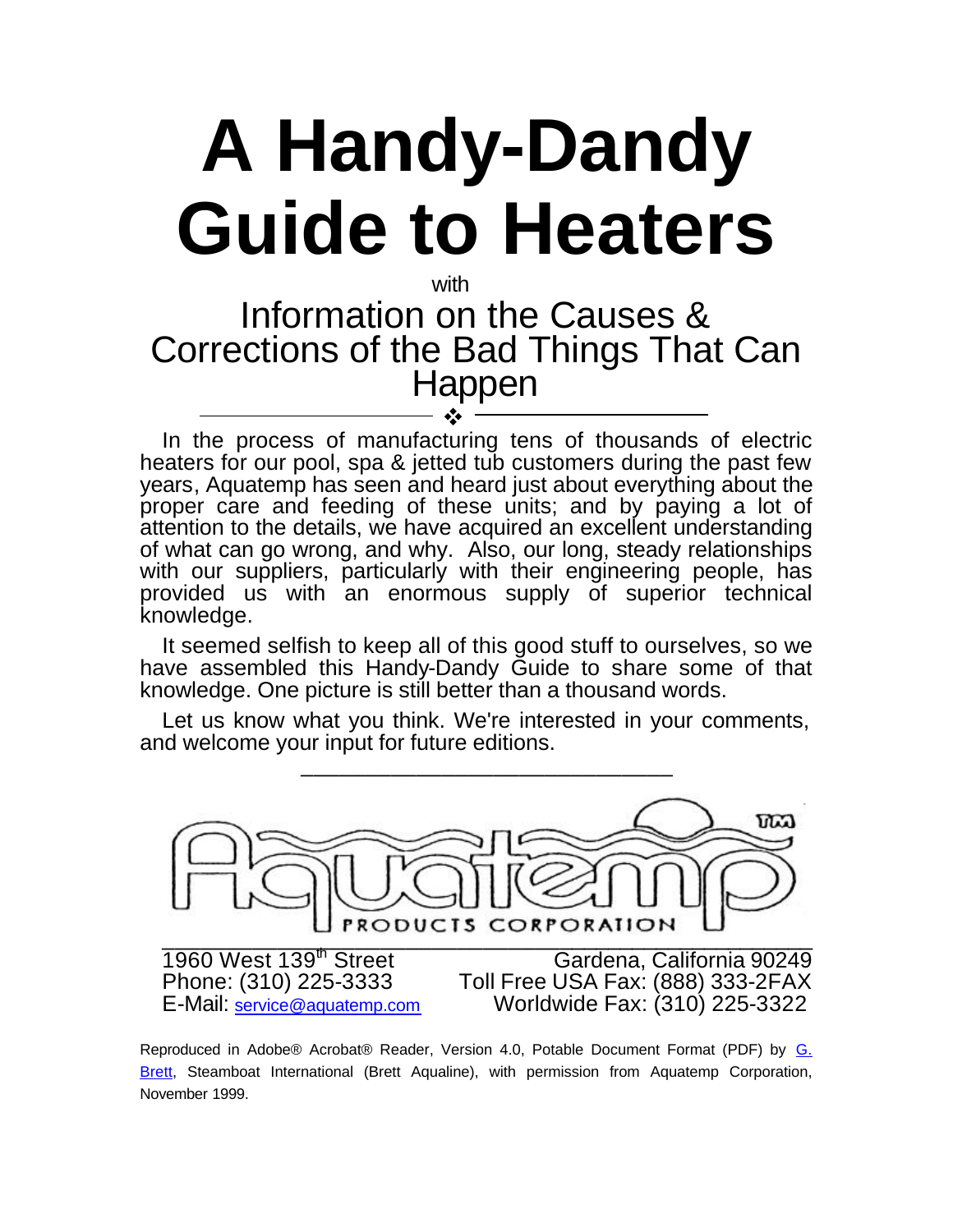# **Mechanical Failures**



Brand New Element

The term "Mechanical Failure" covers everything from shipping damage to dog bite, but the most common mechanical failures in electric heaters are caused by improper handling - destroying the Epoxy End Seal, and breaking or twisting the Cold Pin until it breaks are the two leaders in this failure mode. Because they are so closely related we'll look at them together.

#### **WHAT HAPPENS?**

*Any* form of rough handling can put pressure on the part of the heater that sticks out the most - the Electrical Terminal, which is welded to the Cold Pin, which in turn passes through the Epoxy End Seal to get to the Heating Coil inside of the

element. If the Electrical Terminal is broken away from the Cold Pin there is obviously no way to connect electrical wires to the heater, and it becomes a throwaway.

More often the rough handling results in the destruction of the Epoxy End Seal. This will allow moisture to get into the

inside of the

circuit.

*A Sidebar* When we talk about "Mechanical" failure we must remember that heaters have no moving parts. There is nothing to "wear out". There are no parts that spin, turn, jerk, or slide, and no gears to mesh, or hinges to squeak. All of the mechanical failures we can name are caused by *people* doing things they shouldn't do, or neglecting to do the things that they should do.



BROKEN EPOXY SEAL

If you don't know what caused the GFCI to turn the power off, you might start investigating "nuisance tripping".

Without the GFCI there will eventually be arcs, sparks, flames and anger - you can bet on that.

#### **HOW CAN THIS BE PREVENTED?**



Moisture may get inside of the element when it is off. Part of the cooling off process is to suck in any surrounding air through *any* crack. Then, the next time the element is energized, the moisture in the element may provide a path for current to flow, and the GFCI will trip. But, a BIG BUT - the heater may have been on just long enough to produce enough heat to drive that moisture out of there. You come along and reset the GFCI - and the heater will come back on again. Drive ya nutty, as they say. Check that Cold Seal carefully.

element where it will be absorbed by the MGO Filler and will eventually cause an electrical short circuit between either the electrically "hot" Cold Pin or Heating Coil, and the electrically grounded Outer Sheath of the heater. With luck, there will be a GFCI on the system that will open the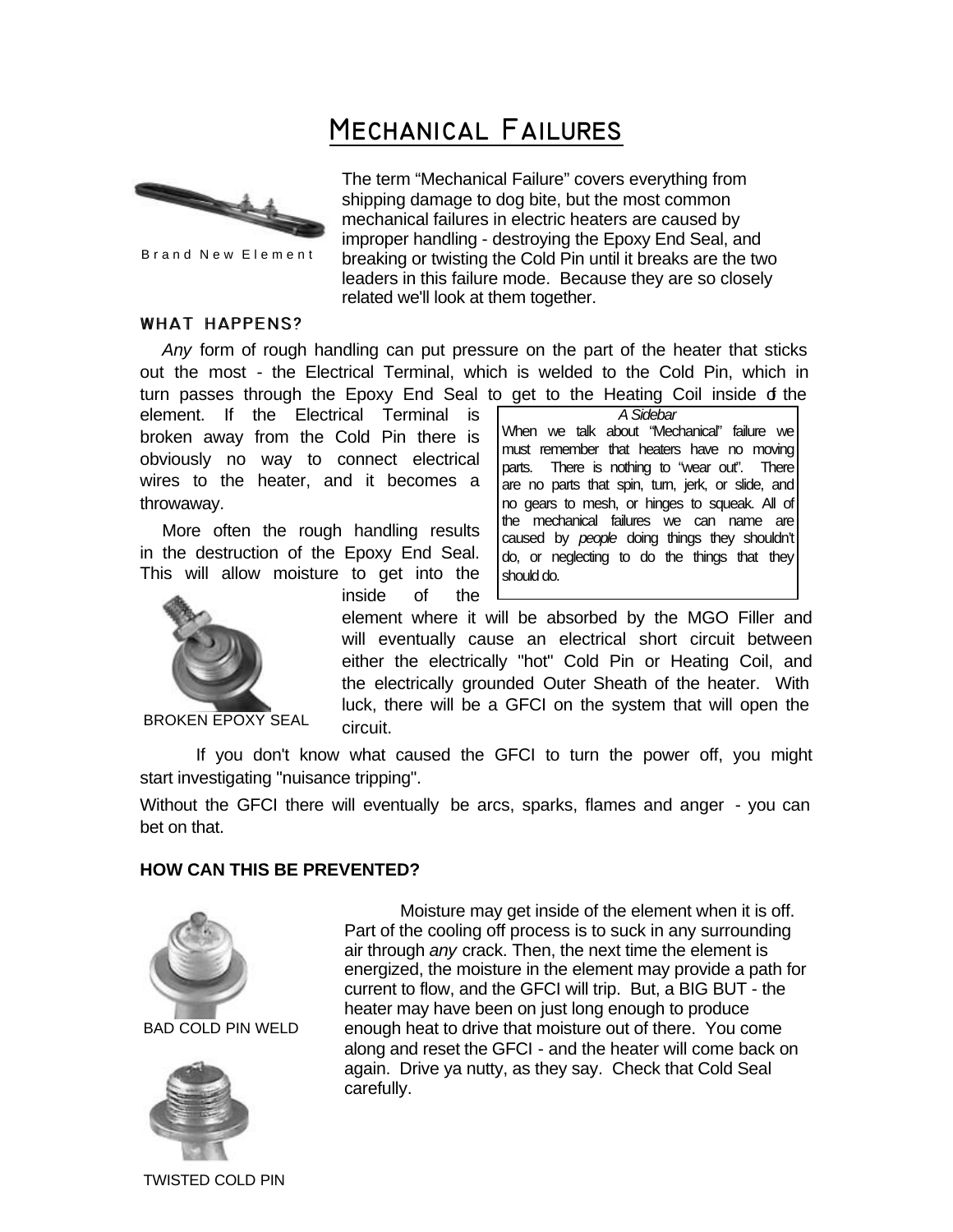Never bend, push, pull or twist the Electrical Terminal 1 *Always* use *two* wrenches to tighten or loosen the Terminal Nut 2 . One wrench holding the Terminal Hex 4 to keep it from turning, and one on the Terminal Nut to do the tightening or loosening.

The trick to analyzing this failure is to carefully examine the Cold Seal. Signs of severe fracture or chipping are an almost sure bet that the Cold Seal is no longer able to do its job - to *seal.* If the heater has been acting strange - erratic - sometimes working fine and other times tripping the GFCI: look at that Cold Seal.

#### **THE NOISY HEATERS – HUMS, VIBRATIONS, SQUEALS, TWITTERS, SHREKS, SCREAMS, RATTLES, WHISTLES, TWEETS, & CHIRPS**

Rarely, maybe never, is the element itself at fault when noise is reported in a heater, even though it is the element that is usually making the noise. The huge amount of water moving rapidly past the element can set up some wild vibration patterns as it twists and turns through the heater. Usually it is simply a matter of re-aligning the element by a bit of gentle bending to move it away from the heater housing; or tying the noisy part down with a clip or wire made for the purpose. Check with us.

### DRY FIRE - THE ULTIMATE ELEMENT DESTROYER

#### **SETTING THE STAGE**



SHEATH BURNED-OUT DUE TO DRY FIRE



**DISCOLORED** HEATER TUBE DUE TO DRY FIRE

In normal operation the heaters that we deal with daily in pools and spa operate at temperatures only a few degrees above the temperature of the water that is flowing past them. If the thermostat in a spa is set to maintain the water at  $102^\circ$ , for example, the temperature of the Incoloy Outer Sheath will be about 110°. The water flowing past the element is carrying the heat away just about as fast as the element can produce it. Everyone is happy.

#### **WHAT GOES WRONG?**

One of three things can happen - A) the water flow slows down too much, B) the water flow stops, or C) the heater is somehow turned on with either no water in the housing, or only partially filled. The results will be the same: the Incoloy Outer Sheath temperature will rapidly rise -  $200^\circ$  -  $500^\circ$  -1,000  $\degree$  - 1,500 $\degree$  in a matter of just a minute or two. The melting point of the Sheath is 1700° to 1800° F, and it will get there quickly unless it isn't turned off by some safety device

like a high-limit switch. The failure can show up in several different ways:

¸ *The Outer Sheath splits open. The Heating Coil wire is hanging out in all directions and the MGO Filler is cracked, smashed and blown away. The element is totally destroyed, and frequently the Stainless Steel Heater Housing may be damaged as well.*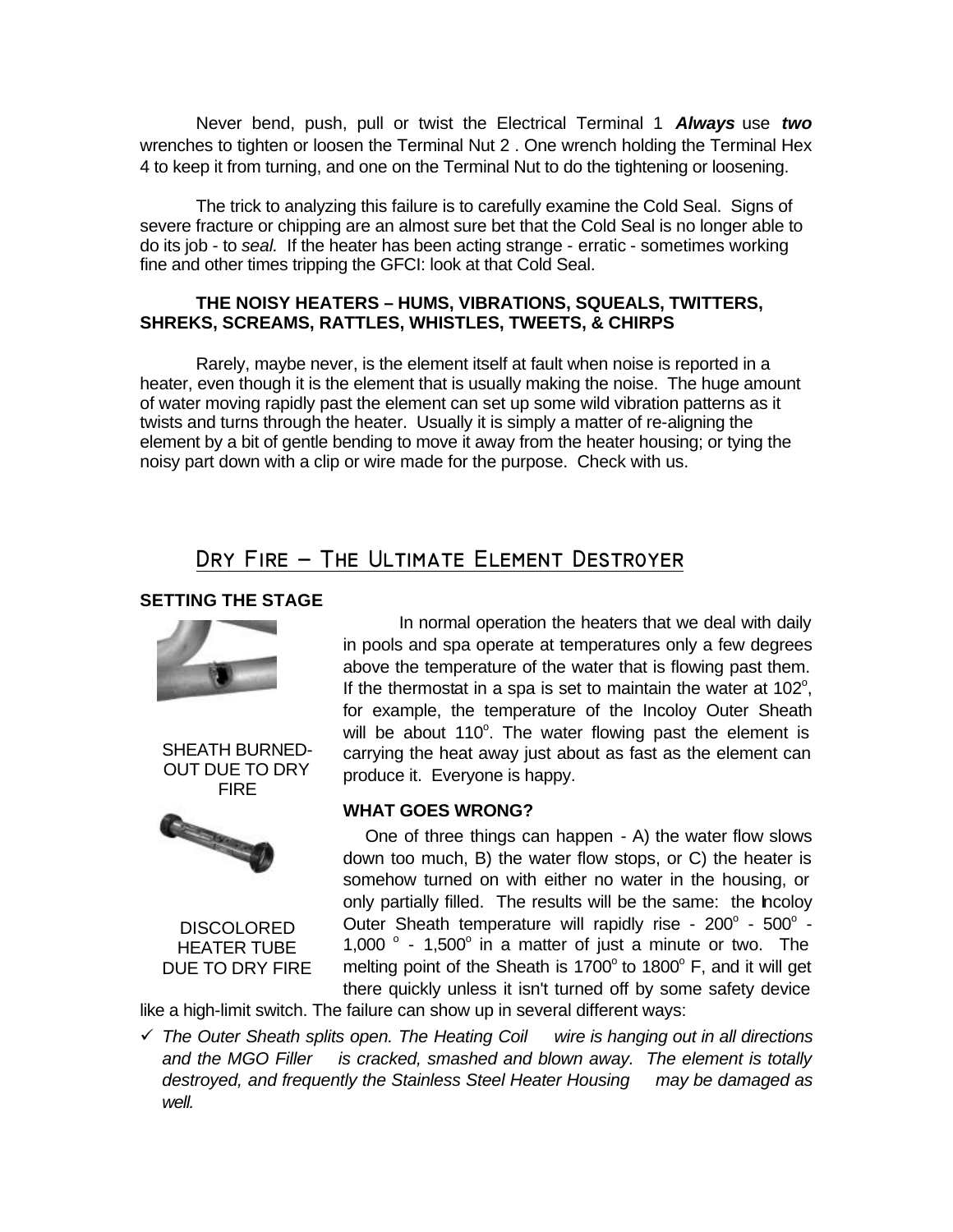- ¸ *Just one or two small holes are blown through the Sheath not as dramatic as a complete, explosive meltdown, but just as costly. The element is destroyed.*
- $\checkmark$  No holes are visible, but the walls of the Sheath are bulged outward in spots, the *normally smooth surface of the Sheath is now bumpy and has become discolored. Inside of the element the Heating Coil may be broken; or it might be electrically shorted against the Sheath. Or both.*

#### **WHY? WHY? WHY?**



MELTED PRESSURE **SWITCH** 

That's three good questions. Lets take a look at a few of the things we have learned from a lot of field experience plus a ton of hours in the engineering lab:

HIGH LIMIT PROTECTION – the primary job of the High Limit Switch in the finished product is to prevent scalding water from ever reaching the people using the product. Sure, the Thermostat should shut the heater off long before the point at which the High Limit Switch is needed, but Thermostats, like everything else, fail.

Will the High Limit do its job? It hasn't had to operate for months or years  $-$  is it ready? Is it in the right

place to do the job? If the High Limit is not sensing the water temperature close to the element, and the pump suddenly quits – its dry fire time in just a minute or two. The element will boil the water in the heater housing – and create its own "dry" condition.

Following that, the service technician arrives and finds the heater assembly full of water again, and claims it couldn't have been a dry fire. Check that High Limit.

**FLO/PRESSURE SWITCHES** – Various types of devices are used to detect whether there is any water flowing through the heater assembly. Unfortunately, when these things fail, they generally fail in the closed position and there is no indication that they are not doing their job. In most cases a spa system will work just fine with a stuck pressure or flow switch – until there is a need for it.

If a full-scale dry-fire destroys the flow or pressure switch along with the element, it's impossible to determine which went first; but one thing is certain – the heater was doing its job. It isn't very smart – it just makes heat.

## **Attack of the Killer Chemicals**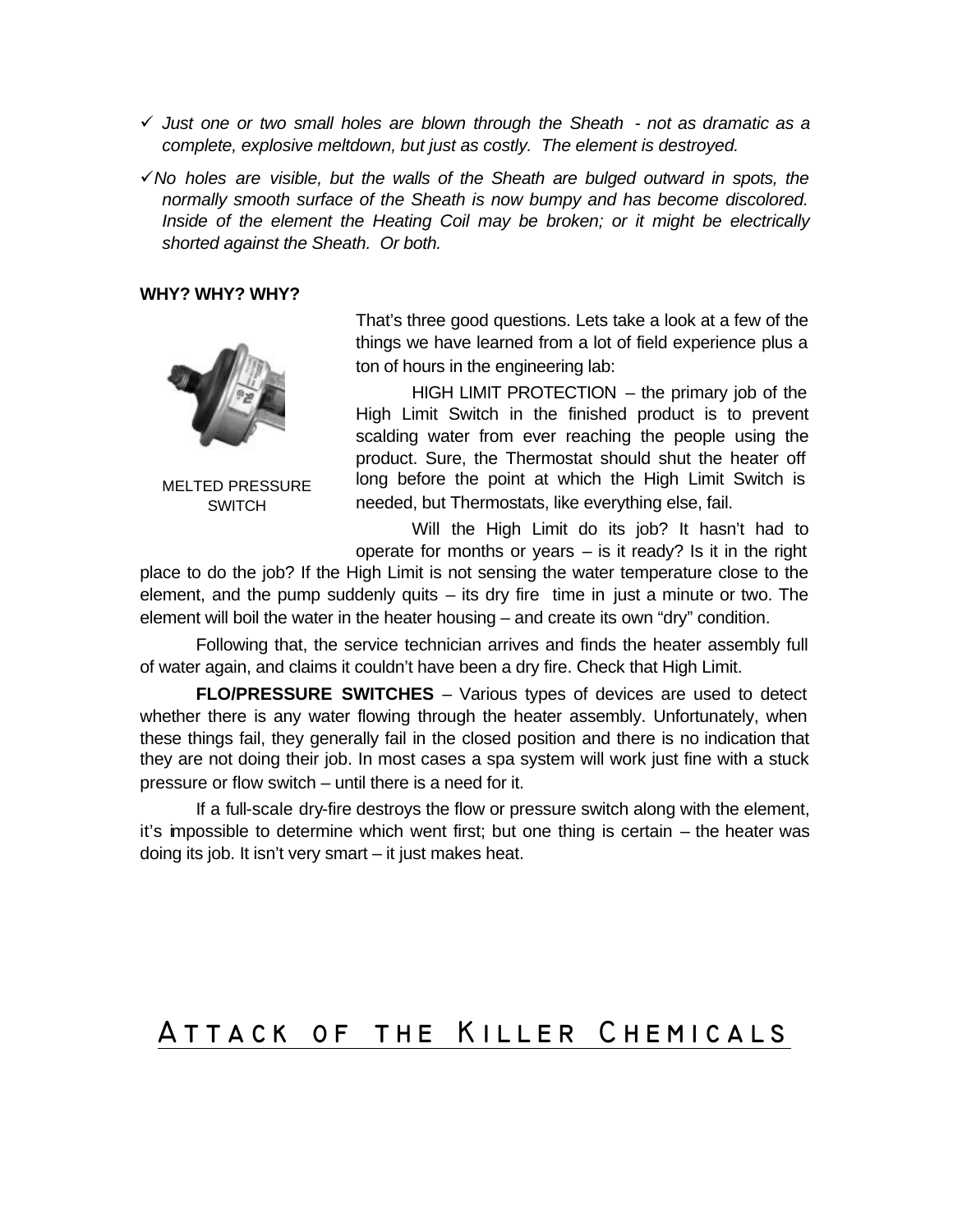#### **CORROSION – the Bad Guy**

It's a mean, angry sounding word, bringing visions of all sorts of nasty things. Even the dictionary makes it sound pretty evil "...akin to RODENT" no less. Come to think of it, we've seen a few heaters that looked like rats had been gnawing on 'em.

cor  $\cdot$  rode (kä rod´) v. 1. to eat or wear away gradually as if by gnawing, esp. by chemical action ME  $(**MF**) < **L**$  corrodere to gnaw; akin to RODENT



BULKHEAD CORROSION



BAD CORROSION ON ELEMENT

corrosion would soon leave our vocabulary.

Unfortunately, that's not going to happen, and all those spas are going to continue being filled with water of every type, from the Cascade Mountain's rain water to big-city sludge.



ZIPPERED ELEMENT



**A DEADLY SOUP**

Then, to add to the problem, we have learned that many, many spa owners are *not* following all of the instructions they've been given about pH, Total Alkalinity, Calcium Hardness and Total Dissolved Solids; or about how to handle those unique water problems that may exist in *their* spa when it is filled with water from *their* tap.

EXTREME **CALCIFICATION** 

#### **LOW pH – BOO! HISS!**

If we had to pick the worst offender in the corrosion list, it would definitely be LOW pH, because, as we all learned long ago: when a test sample of

We think it's a safe bet to say that one of the major causes of heater failure has always been corrosion. Given any chance at all, this demon will destroy a heater element or , in many cases, the entire heater.

The corrosion we come across in our industry, particularly in spa equipment, comes in many varieties, each with it's own name and characteristics - we are faced with galvanic corrosion, chemical pitting, intergranular corrosion, stress corrosion cracking, corrosion fatigue, electrochemical corrosion - we even have a strain of bacteria: *Ferrobacillus* in the *Siderocapsaceae* family, also called "iron eating bacteria," to contend with. Gee Whiz.

#### **WHAT CAUSES ALL THIS?**

Well, a full discussion of the chemistry and electrochemistry involved with this pretty complex subject is beyond the intent of this Handy-Dandy Guide. It's much easier to describe what *doesn't* cause it than to attempt to explain all the chemistry that does. Consider this: if all those spas out there were filled with clean, pure water, and no one ever added any chemicals to them, the word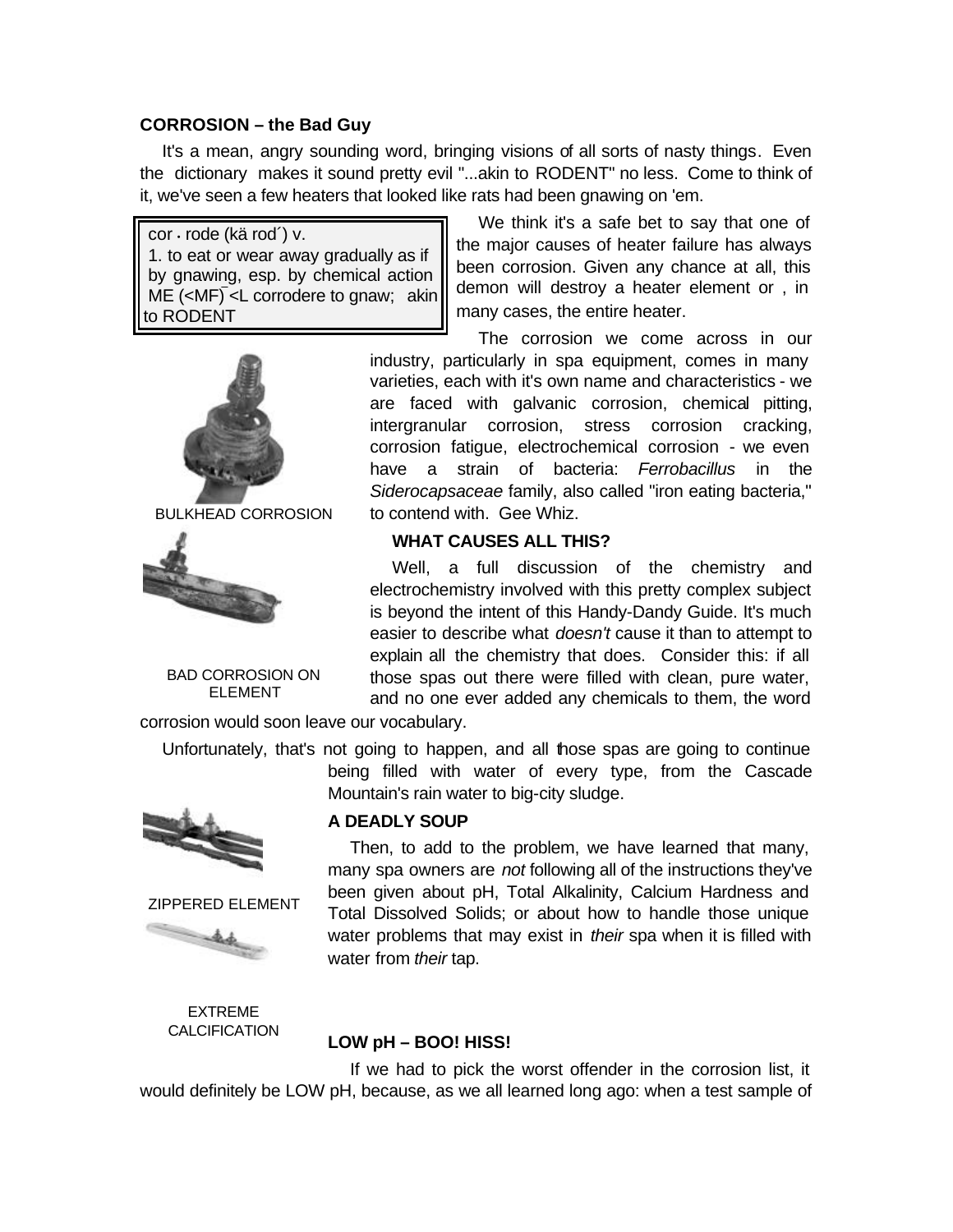the water shows a LOW pH (below 7.0), it indicates the water is ACIDIC. Remember now, this is not just saying that there is ACID in the water - it says that the water has become an ACID. It doesn't matter at all what kind of ACID caused this to happen hypochlorous, hydrochloric, hypobromous, muriatic or whatever - when the water becomes an ACID it becomes a starving, hungry, corrosive beast looking for lunch. ACIDS will corrode – eat away – almost any metal in their path in order to satisfy that hunger.

An element or heater corroded because the water has a LOW pH is easy to spot – it has pieces eaten away from its surface. Gone, disappeared, departed. It looks like the craters of the moon. And people are putting their bodies in there!

#### **SCALE/CALIFICATION – HISS! BOO!**

At the other end of the ---- we have SCALE. In some ways SCALE can be considered as the opposite of ACID: with SCALE the water has too much of something and wants to get rid of it, and the nice warm heating element is a good place to deposit it, The problem is that it's like asking a Hawaiian to run a marathon in Honolulu dressed in a fur coat, wool cap and mukluks. He's going to have a rough time getting rid of the heat he's generating, and probably won't finish the race.

#### **MORE UGLINESS**

Bad-chemistry corrosion can show up where the element sheath is brazed to the bulkhead fitting, or welded to a mounting plate. Even though all of the parts are "stainless" steel, and selected just for this purpose, the ingredients (mostly iron, chromium, nickel and molybdenum) in the steel must vary – the mix has to be different for parts like the Bulkhead Fitting that needs to be machined, vursus the thin, high temperature Incoloy Outer Sheath that must be bent and formed.





BACTERIA RESULT

Very special welding techniques are used at these joints to make sure that no impurities are left behind that might corrode. But, if the water gets bad enough, you may see anywhere from a rust-like deposit to crack and fissures in the metal.

At its worst it can result in "corrosion fatigue", causing the Bulkhead Fitting to breakaway from the Outer Sheath. This corrosion is bad stuff.

#### **AND THEN: THERE'S THE IRON EATER**

A slippery, brownish coating on the inside wall of a spa may not be any form of algae, but can be the effects of an "iron eating bacteria" that is gnawing away at the heater. This one is easy to correct  $-$  the water simply needs some sanitizer: chlorine, bromine or ozone here, a drain and refill if it won't go away.

#### **WHAT'S THE BOTTOM LINE ON CORROSION?**

Corrosion of the metal in a pool or spa heater happens when the water becomes corrosive because somebody makes mistakes with its chemistry.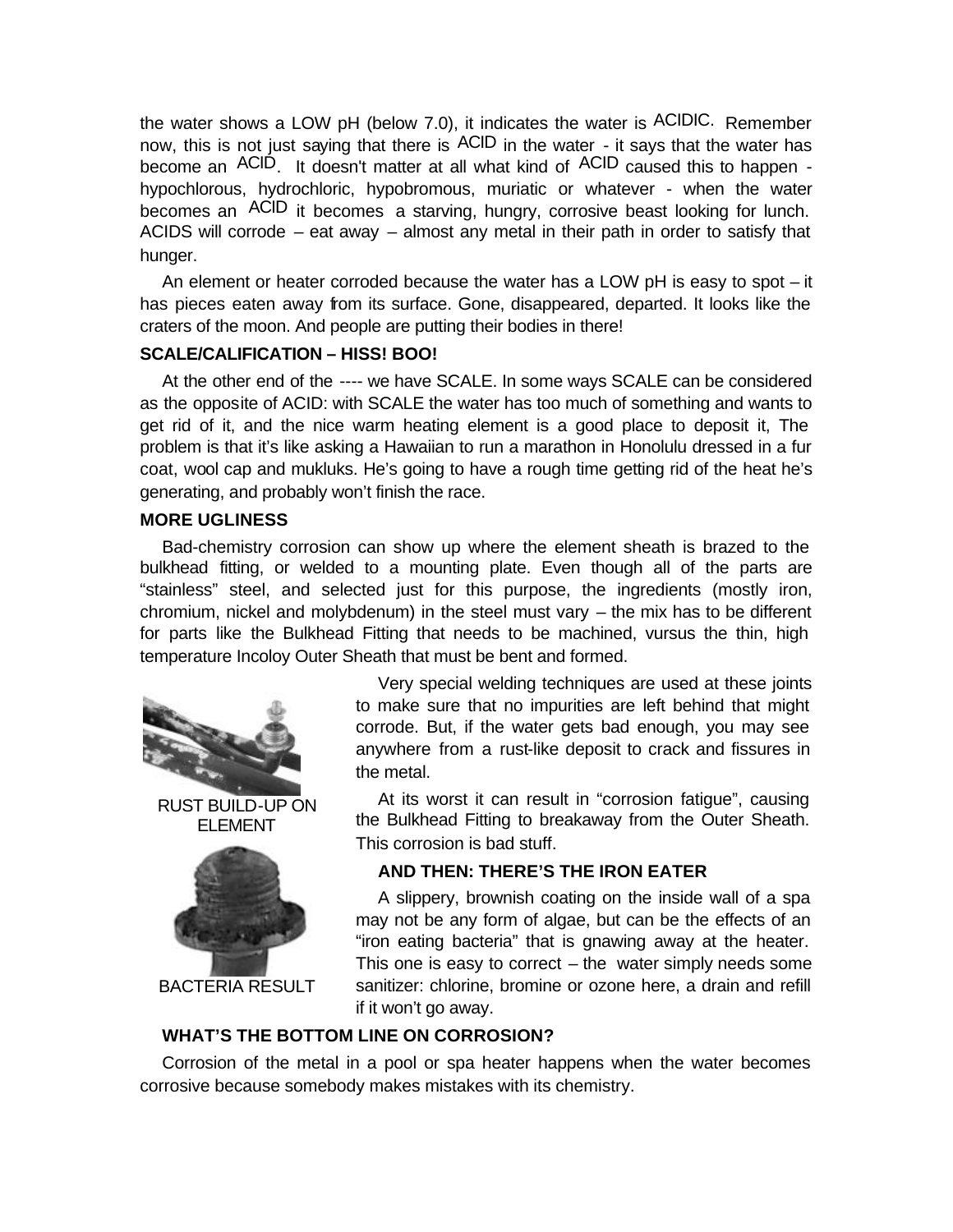There are more than 2,000,000 spas in the USA alone that have never shown any signs of corrosion – some more than twenty years old.

Their owners follow the instructions of the professionals at their local pool/spa store, and maintain a good sanitizer level along with a non-corrosive pH level, and monitor their Total Alkalinity, Calcium Hardness and Total Dissolved Solids for a good water balance. They do not "Throw in a little of this or a little of that." That's like signing a Pledge Of Corrosion.

## **Electrical Failures**

#### **DO THEY EVER JUST "BURN OUT"?**

It's correct to say that the only "natural" - like in "died of natural causes," - electrical failure that a resistance-wire heater ever suffers is when the Heating Coil breaks, causing an OPEN in the circuit. This is also the only electrical failure ever covered by our warranty.

It's exactly the same as a light bulb burning out - it just gets tired of the tremendous trauma it goes through each time the power is applied. Picture it - it goes from cold to very, very hot in less than 1/10th of a. second - it opens its door to see who's knocking and a thousand billion billion electrons (that's 21 zeros!) rush in during the first second.

Because of the careful selection of components in the Heating Coil, this sort of failure is actually quite rare. (You will rarely see a light bulb burn out *while* it was on? Probably never - they always burn out just as you *turn them on*. That's "turn-on trauma") However, it can be brought on more quickly by switching the heater on and off rapidly this can happen with a defective control, such as a chattering contactor or thermostat, for example. Be very suspicious if a replacement heater burns out quickly. Watch for this.

Another suspect in an OPEN situation is a reduced water flow that causes the element to operate at a much higher temperature than normal, but not high enough to cause a dry-fire condition. There may be no signs of the problem on the outside of the element - it just got tired of working too hard.

A Special Note To Our Manufacturer and Assembler Customers:

Please remember that both Aquatemp and the original manufacturer of the heater element have run the required Dielectric Voltage Withstand Test ("Hi Pot Test") on every unit we build. Both of us are very careful to keep the test time to the absolute minimum allowed to prevent any degradation of the dielectric material within the element.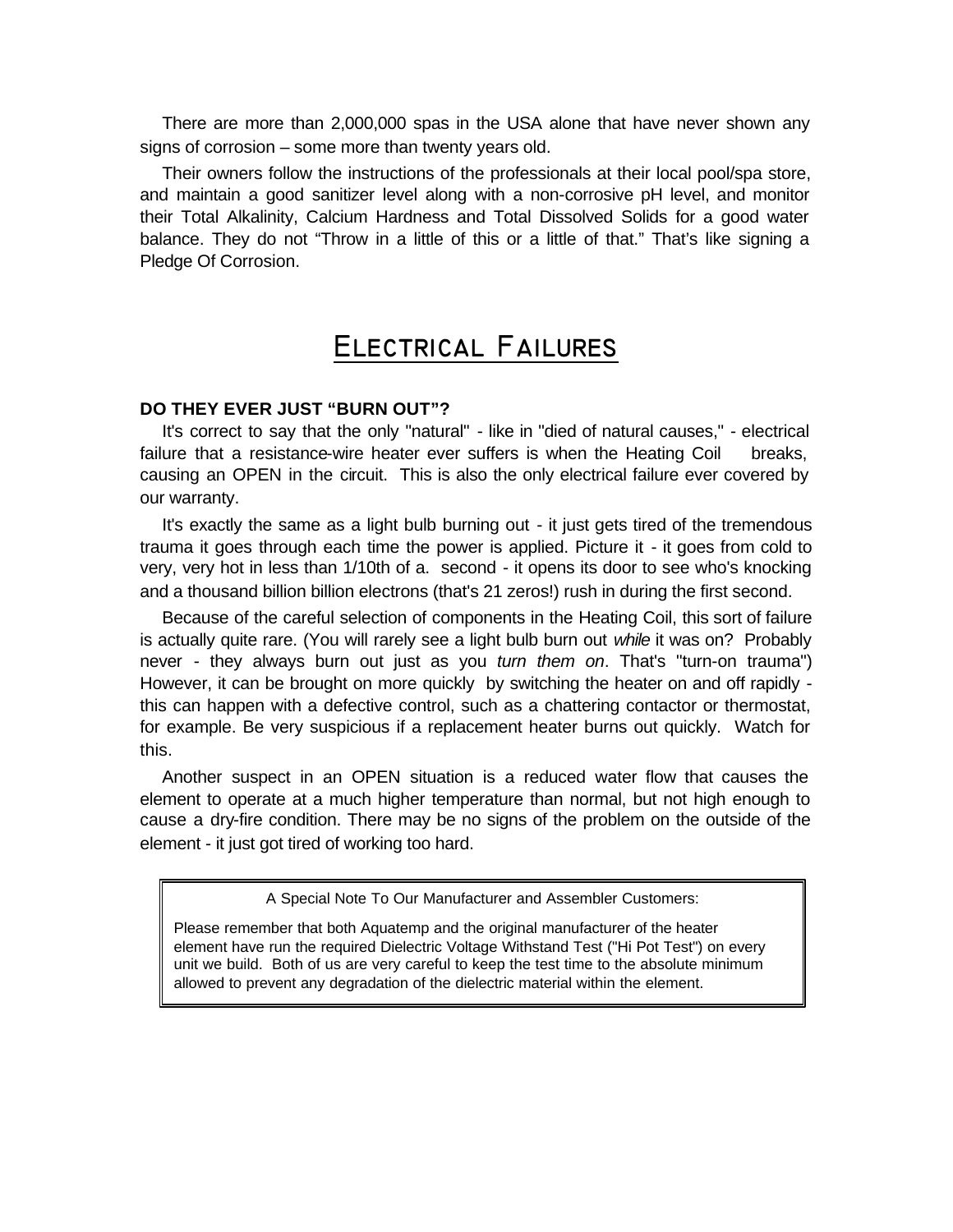## **everything You always wanted to know about testing of the electric part of electric heaters**



TYPICAL TEST METER

Of any piece of equipment you might find on a spa or tub today, the electric heater is probably the most simple - we're not talking here about the controls, now - just the heater itself. What makes it simple is that it is a straight *resistive* device. It doesn't have any coils like motors and transformers, giving them *inductive* charact- eristics; and it isn't anything at all like a solid state, printed circuit board mounted, micro- processor based control system. With heaters, the electrical is plain-Jane.

#### **THE IMPORTANT NUMBERS**

You can learn just about all there is to know about an electric heater by applying a little knowledge and a smidgen of easy math, along with a decent test meter. We'll start with the basic numbers:

#### **• These first two numbers are stamped or marked on the heater .**

| Rated Voltage, like:        | Rated Wattage, like: |
|-----------------------------|----------------------|
| 115, 120, 240, or 230 volts | 1500, 5500 watts or  |

#### **• These next two are calculated using the above numbers:**

Calculated Amperage, like: Calculated Ohms, like:

The math part is kept simple by using our Handy-Dandy Decoder Ring, shown at right. Let's say you want to figure the amps rating of a heater marked 240 volts & 5500 watts. Use W/V that would be 5500 divided by 240, and the answer is 22.9 amps. Simple.



#### **• The next three are measured with a meter at an operating heater:** Measured Voltage, like: Measured Amps, like: Measured Ohms, like: 112, 227, or 238 volts 11.5, 21, 24.6, or 44 amps **USING THE NUMBERS**